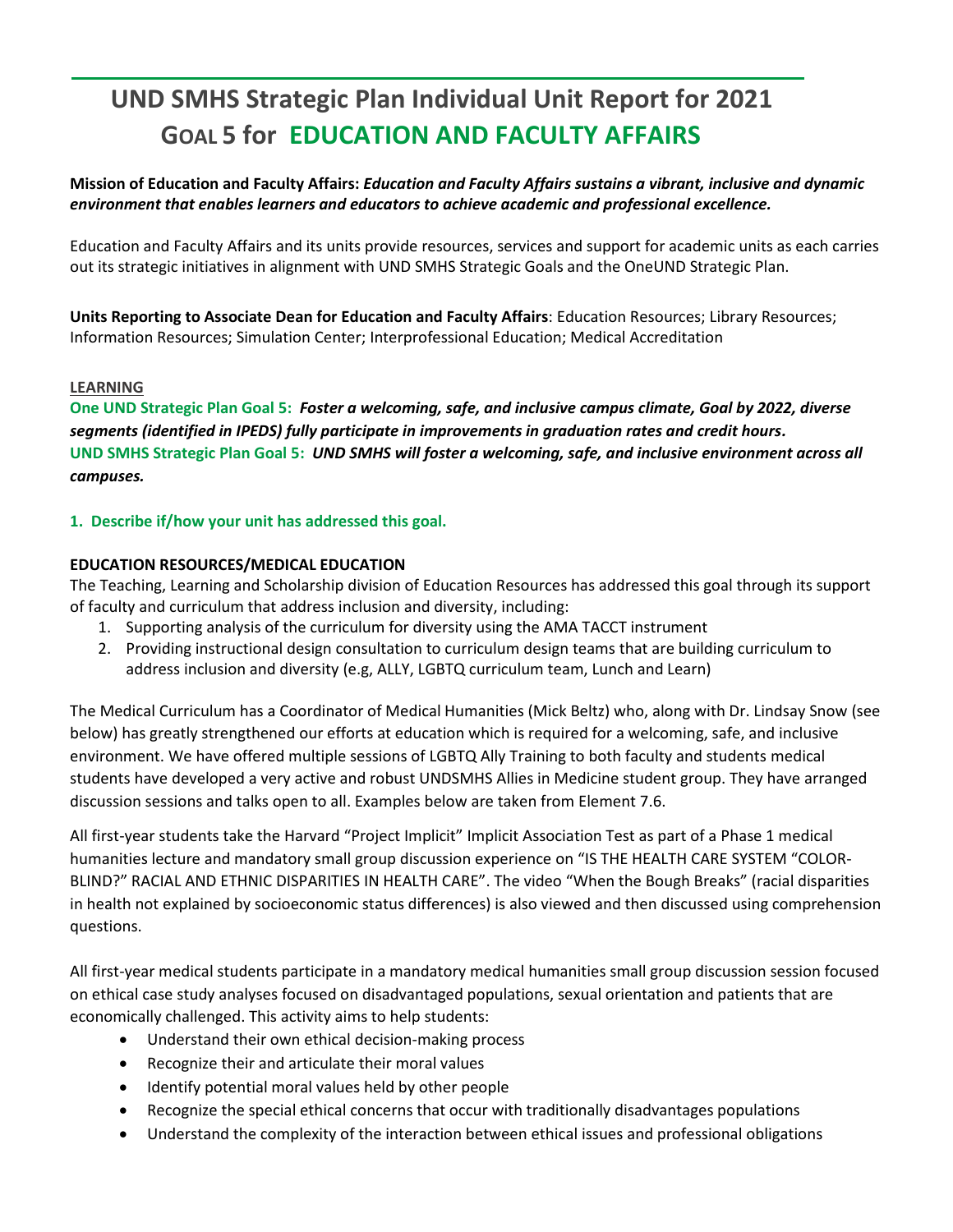Updates to the Curriculum involving the LGBTQ community that were started in 2020:

- a. New Lecturer, Dr. Lindsay Snow family medicine physician, for LGBTQ in healthcare who in addition to lecture, added a 1 hr interactive session with LGBTQ patients from their community to share their experiences.
- b. Wrap-up session included a lesbian couple who discussed their health care case including both good and bad clinical experiences with students.
- c. Dr. Snow has been very active in working with both students and faculty to develop an integrative LGBTQ curriculum to begin phased implementation in curriculum redesign. This involves integration of the AAMC LGBTQ core competencies into basic science lectures, clinical science lectures, clinical skills including CORE physical exams as well as History Taking, Phase 2 clerkships, and the interprofessional educational course (IPHC).
- d. Students in the Class of 2024 have formed an "Allies in Medicine" group that is hosting events and opportunities for all medical students.
- e. Ally Training as part of the curriculum and attendance is mandatory for both year 1 and year 2 students.

# **OFFICE OF MEDICAL PROGRAM ACCREDITATION AND QUALITY IMPROVEMENT**

The work related to continuous quality assurance (QA) by the Office of Medical Accreditation (OMA) and the work related to continuous quality improvement (CQI) by the Dean's Quality Improvement Panel (DQIP) addresses Goal 5 in the ongoing reviews of LCME Standards and Elements associated with medical school's research efforts and by analyzing outcome data from AAMC Graduate Questionnaire (GQ). One accreditation focus area that specifically relates to Goal 5 is LCME Element 3.3 Diversity/Pipeline Programs and Partnerships: **A medical school has effective policies and practices in place, and engages in ongoing, systematic, and focused recruitment and retention activities, to achieve mission-appropriate diversity outcomes among its students, faculty, senior administrative staff, and other relevant members of its academic community. These activities include the use of programs and/or partnerships aimed at achieving diversity among qualified applicants for medical school admission and the evaluation of program and partnership outcomes.** 

**2. Describe how your efforts are being assessed.** 

#### **EDUCATION RESOURCES/MEDICAL EDUCATION**

Our efforts are indirect support of the efforts of those with direct responsibility for creating the curriculum and environment to address this goal, so the number of meetings and consultations in response to requests is the unit of assessment.

#### **OFFICE OF MEDICAL PROGRAM ACCREDITATION AND QUALITY IMPROVEMENT**

The medical education program's efforts to achieve successful outcomes related to this specific element is accomplished though self-assessment processes in which the LCME data collection instrument (DCI) is utilized to gather data and answer related questions. These data are analyzed by the established accreditation review committees. Further insight was obtained through communications with Associate Dean for Diversity and Inclusion, Dr. Don Warne. GQ data were also considered in these reviews.

#### **3. Describe how your unit analyzed these data and what assessments were determined.**

#### **EDUCATION RESOURCES/MEDICAL EDUCATION**

100% of the requests received have been met by our unit, indicating a 100% success rate.

#### **OFFICE OF MEDICAL PROGRAM ACCREDITATION AND QUALITY IMPROVEMENT**

The School leadership has defined its diversity categories for efforts related to recruitment and retention of students, faculty and senior administrative staff. (Indian Americans, Rural Students and Women). It is the goal of the